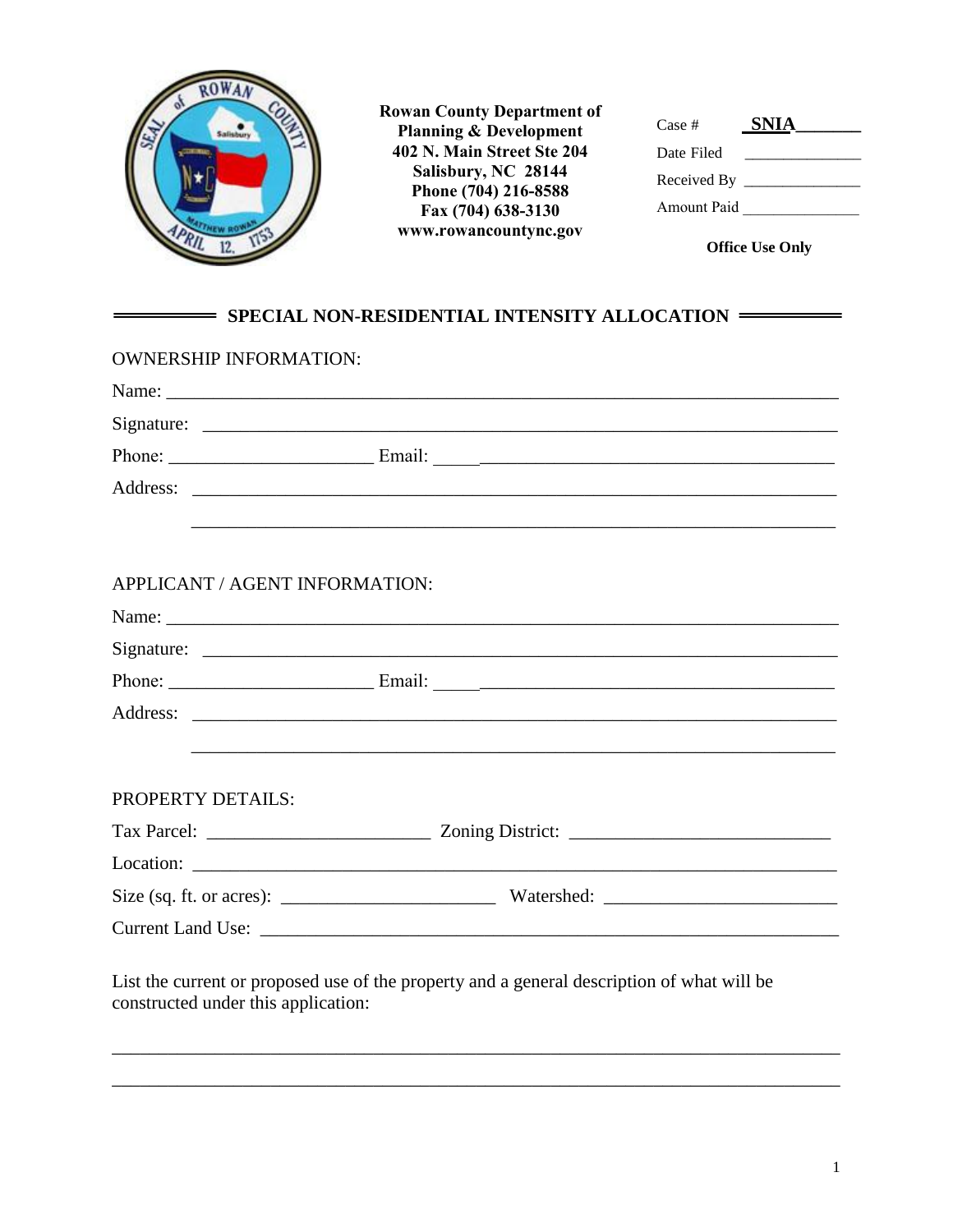| Will there be <i>land disturbing activity</i> (grading of natural vegetation) of one acre or more of land |  |
|-----------------------------------------------------------------------------------------------------------|--|
| area because of the construction on the property? $\qquad$ Yes $\parallel$ No $\parallel$                 |  |
|                                                                                                           |  |
|                                                                                                           |  |
|                                                                                                           |  |
| Storage of toxic and/or hazardous material: Yes  <br>$\overline{N_0}$                                     |  |

**If Yes, a spill containment plan must submitted with application.** 

## SITE PLAN:

Applicant must attach a site plan depicting information listed in Section 21-33 (2) and 21-52.

| Attached: | Yes. |  | Nc |  |  |
|-----------|------|--|----|--|--|
|-----------|------|--|----|--|--|

I certify that the information provided in this application is correct and true to the information of the proposed development, and I am the owner, partner, officer of a corporation, or agent duly authorized to make this application and fully understand and agree to comply with all applicable laws of the Rowan County Zoning Ordinance.

\_\_\_\_\_\_\_\_\_\_\_\_\_\_\_\_\_\_\_\_\_\_\_\_\_\_ \_\_\_\_\_\_\_\_\_\_\_\_\_\_\_\_\_\_\_\_\_\_\_\_\_\_

Signature Date of Application

## **OFFICIAL USE ONLY**

1. Signature of Coordinator: \_\_\_\_\_\_\_\_\_\_\_\_\_\_\_\_\_\_\_\_\_\_\_\_\_\_\_\_\_\_\_\_\_\_\_\_\_\_\_\_\_ 2. Board of Commissioners Meeting:  $\sqrt{2}$  3. Board of Commissioners Action: Approved \_\_\_\_\_\_\_ Denied \_\_\_\_\_\_ 4. Date Applicant Notified: <u>/ / / /</u>